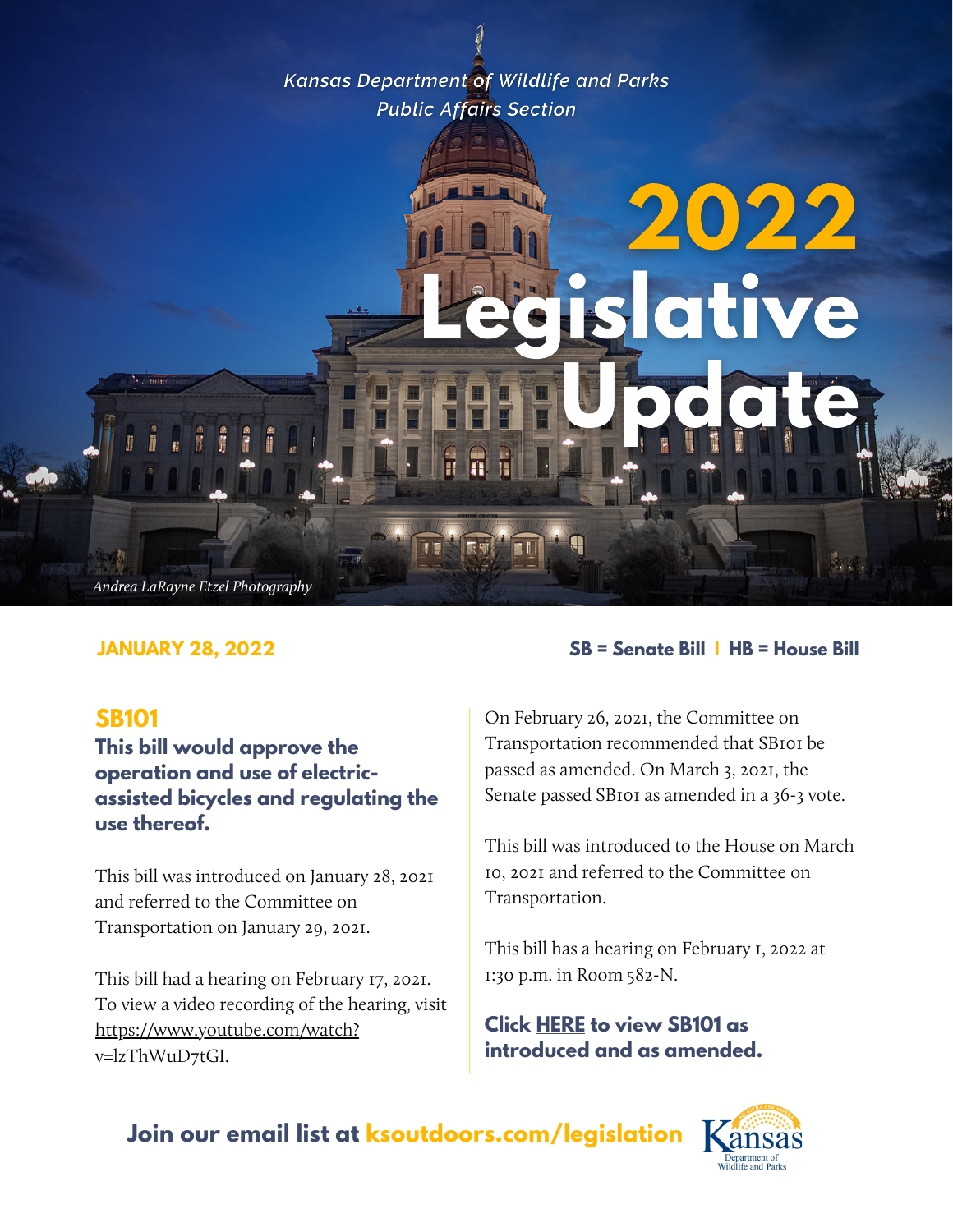# **SB225**

**This bill would provide affiliation with the Kansas police and firemen's retirement system by the Kansas Department of Wildlife and Parks for membership of certain law enforcement.**

This bill was introduced on Feb. 11, 2021 and referred to the Committee on Financial Institutions and Insurance on Feb. 12, 2021.

This bill had a hearing on Feb. 23, 2021. The Department provided testimony at the hearing in support of this bill. To view a video recording of the hearing, visit [https://www.youtube.com/watch?v=LSZNXZVPUyo.](https://www.youtube.com/watch?v=LSZNXZVPUyo)

#### **Click [HERE](http://kslegislature.org/li/b2021_22/measures/sb225/) to view SB225.**

# **SB269**

**This bill would prohibit the sale, slaughter and acquisition of live dangerous regulated animals, including nonhuman primates and wolves as dangerous regulated animals and requiring sufficient distance and barriers between dangerous regulated animals and the public.**

This bill was introduced on Feb. 23, 2021 and referred to the Committee on Agriculture and Natural Resources on Feb. 24, 2021.

This bill had a hearing on March 24, 2021. To view a video recording of the hearing, visit [https://www.youtube.com/watch?](https://www.youtube.com/watch?v=FOOUCGSYhYg) v=FOOUCGSYhYg.

#### **Click [HERE](http://kslegislature.org/li/b2021_22/measures/sb269/) to view SB269.**

#### **HB2032**

**This bill would make the use of artificial light for the purpose of spotting, locating, or taking wildlife unlawful.**

#### **About KDWP**

KDWP is a cabinet-level agency with a Secretary appointed by the Governor. It's mission is to conserve and enhance Kansas' natural resources and associated outdoor recreation.

#### **About the Legislative Update**

This report, compiled by the Kansas Department of Wildlife and Parks' (KDWP) Public Affairs Section, is updated regularly with bills in the 2022 Kansas Legislative Session that potentially affect KDWP and/or KDWP's constituents.

#### **Legislative Resources**

To view the full text of any bill, visit www.kslegislature.org.

For questions, contact the State Library of Kansas' Legislative Hotline at 800-432-3924 or infodesk@ks.gov.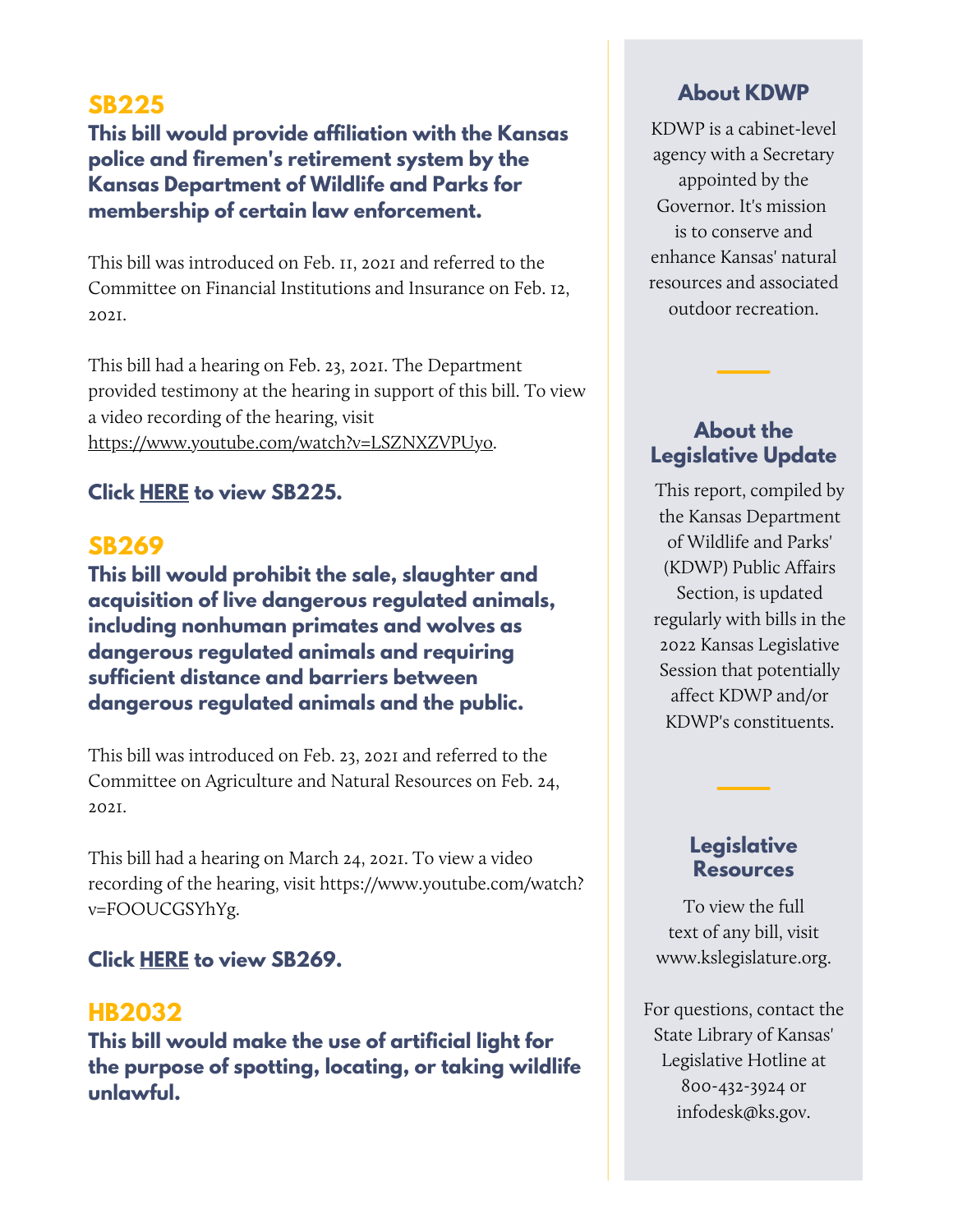This bill is a response to action taken by the Kansas Department of Wildlife and Parks Commission to allow the use of artificial light and thermal-imaging equipment when hunting coyotes at night.

This bill was prefiled on January 4, 2021, and introduced on January 11, 2021 and referred to the Committee on Agriculture.

# **Click [HERE](http://kslegislature.org/li/b2021_22/measures/hb2032/) to view HB2032.**

# **HB2284**

**This bill would reduce fees by 50 percent for use of any state park campsite or cabin by Kansas residents 65 or older from Sunday through Thursday.**

This bill was introduced on Feb. 9, 2021 and referred to the Committee on Agriculture.

# **Click [HERE](http://kslegislature.org/li/b2021_22/measures/hb2284/) to view HB2284.**

# **HB2331**

**This bill would require KDWP to administer the transfer of regular landowner or tenant hunt-onyour-own-land white-tailed deer permits from the original recipient to a nonresident.**

This bill was introduced on Feb. 10, 2021 and referred to the Committee on Agriculture. On Feb. 18, 2021, this bill was withdrawn from the Committee on Agriculture and referred to the Committee on Commerce, Labor and Economic Development.

This bill had a hearing on Feb. 22, 2021. The Department provided testimony at the hearing in opposition to this bill.

#### **Click [HERE](http://kslegislature.org/li/b2021_22/measures/hb2331/) to view HB2331.**

– continued on next page –

#### **About KDWP**

KDWP is a cabinet-level agency with a Secretary appointed by the Governor. It's mission is to conserve and enhance Kansas' natural resources and associated outdoor recreation.

# **About the Legislative Update**

This report, compiled by the Kansas Department of Wildlife and Parks' (KDWP) Public Affairs Section, is updated regularly with bills in the 2022 Kansas Legislative Session that potentially affect KDWP and/or KDWP's constituents.

#### **Legislative Resources**

To view the full text of any bill, visit www.kslegislature.org.

For questions, contact the State Library of Kansas' Legislative Hotline at 800-432-3924 or infodesk@ks.gov.